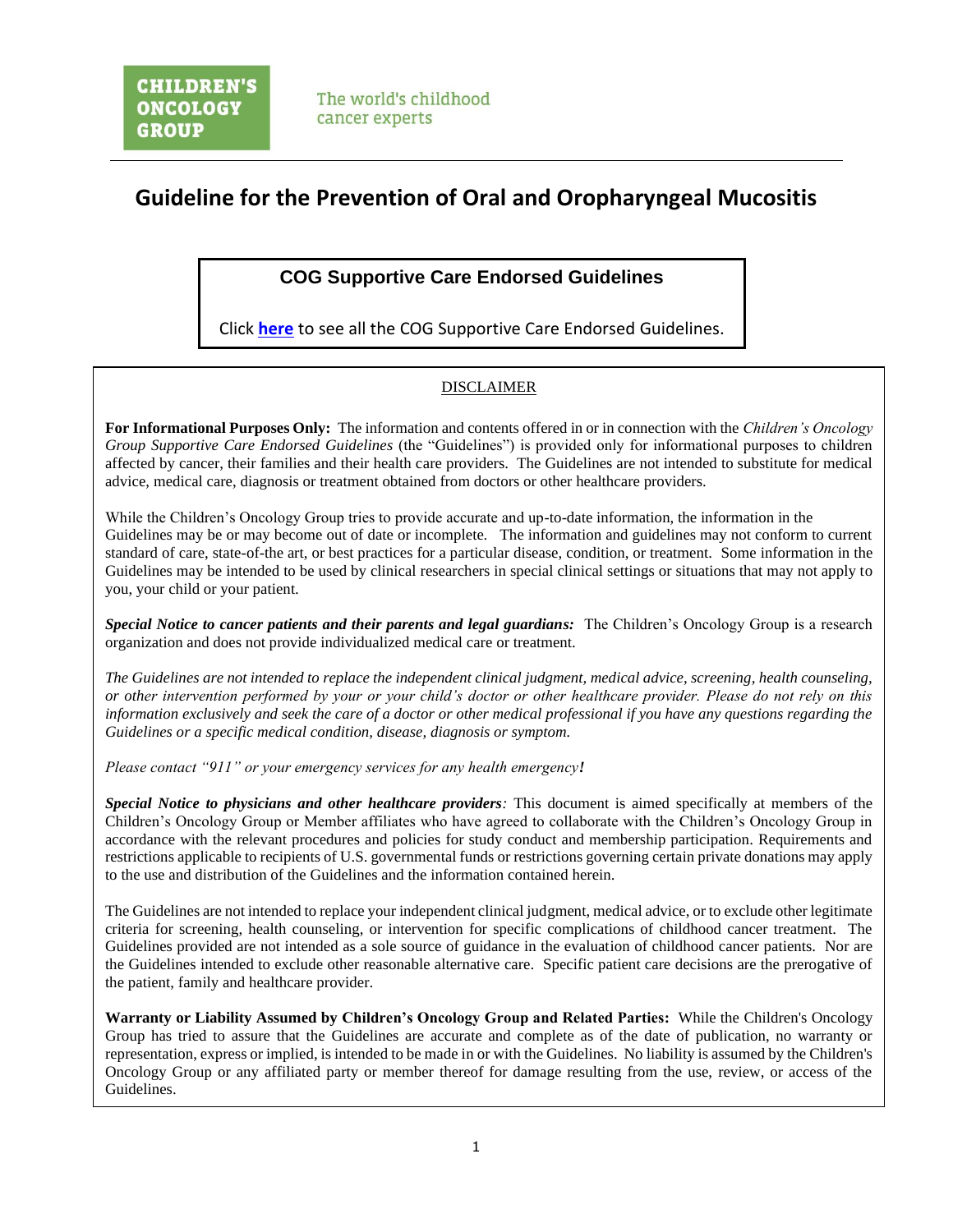The "Clinical practice guideline for the prevention of oral and oropharyngeal mucositis in pediatric cancer and hematopoietic stem cell transplant patients: 2021 update" developed by the Pediatric Oncology Group of Ontario (POGO) was endorsed by the COG Supportive Care Guideline Committee in December 2021.

The source clinical practice guideline is published (Patel P, et al. Clinical practice guideline for the prevention of oral and oropharyngeal mucositis in pediatric cancer and hematopoietic stem cell transplant patients: 2021 update. Eur J Cancer 2021; 154: 92-101.) and is available at: <https://www.sciencedirect.com/science/article/pii/S095980492100321X>

The purpose of the source clinical practice guideline was to update the 2015 clinical practice guideline for mucositis prevention in pediatric cancer and HSCT patients. The recommendations of the source clinical practice guideline are presented below.

| <b>RECOMMENDATIONS</b>                                                                                                                                                                                                                                                                                                                                                                                                   | <b>Strength of</b><br><b>Recommendation</b><br>and<br><b>Quality of Evidence*</b> |
|--------------------------------------------------------------------------------------------------------------------------------------------------------------------------------------------------------------------------------------------------------------------------------------------------------------------------------------------------------------------------------------------------------------------------|-----------------------------------------------------------------------------------|
| What prophylactic interventions are effective at preventing or reducing the severity of oral and<br>oropharyngeal mucositis in pediatric patients (0 to 18 years) receiving treatment for cancer or<br>undergoing HSCT?                                                                                                                                                                                                  |                                                                                   |
| 1. Use cryotherapy for older, cooperative pediatric patients receiving<br>treatment for cancer or undergoing HSCT who will receive short<br>infusions of melphalan or 5-fluorouracil.                                                                                                                                                                                                                                    | Strong recommendation<br>High-quality evidence                                    |
| <b>Remarks:</b> The panel valued the absence of documented adverse<br>effects, low costs and consistent benefits associated with<br>cryotherapy. The duration of melphalan and 5-fluorouracil<br>administration in the included trials was 30 min or less where<br>infusion duration was described. The panel did not believe that<br>cryotherapy would be feasible for chemotherapy administrations<br>longer than 1 h. |                                                                                   |

# **Summary of Recommendations for the Prevention of Oral and Oropharyngeal Mucositis**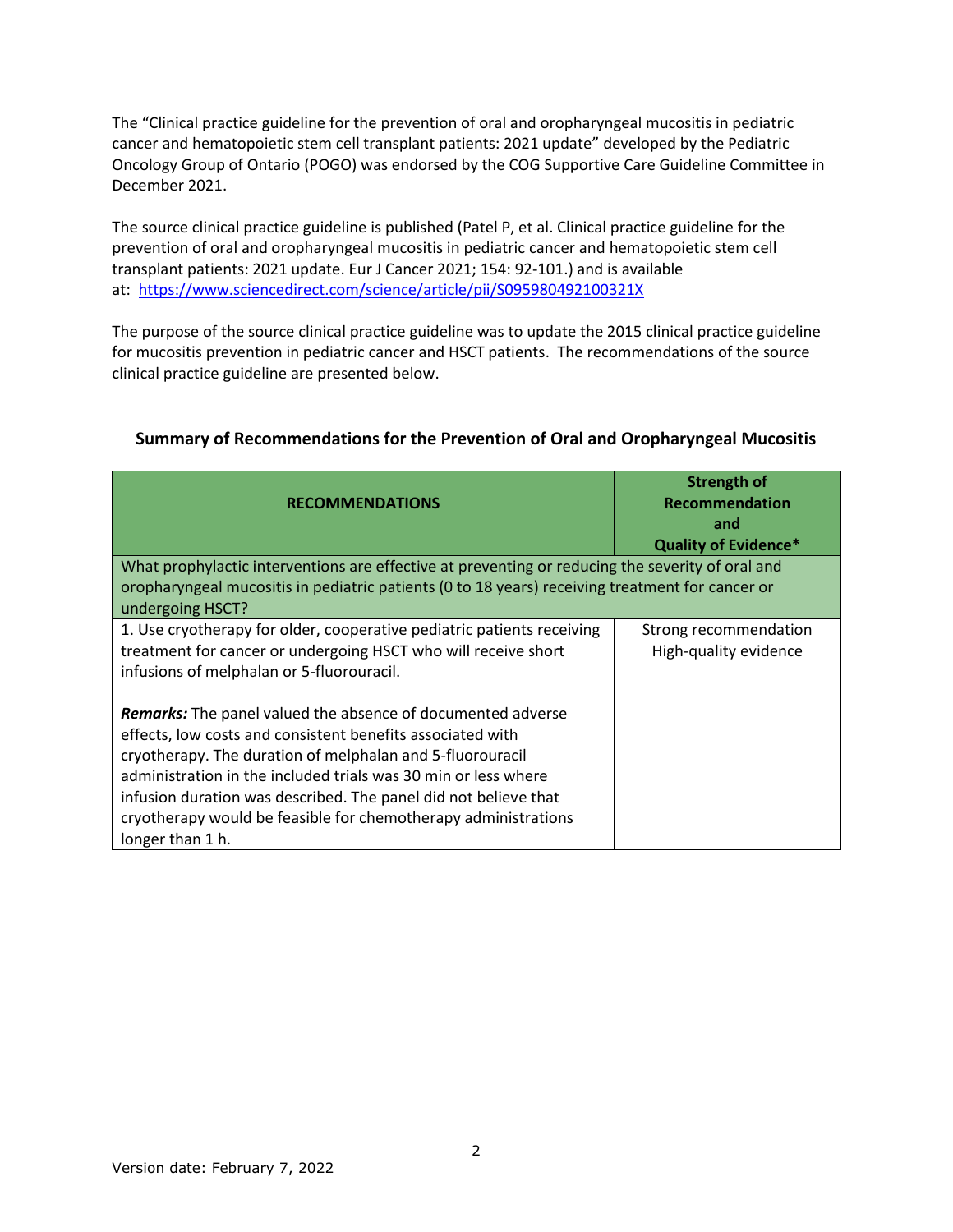| <b>RECOMMENDATIONS</b>                                                                                                                                                                                                                                                                                                                                                                                                                                                                                                                                                                                                                                                              | <b>Strength of</b><br>Recommendation<br>and<br><b>Quality of Evidence*</b> |
|-------------------------------------------------------------------------------------------------------------------------------------------------------------------------------------------------------------------------------------------------------------------------------------------------------------------------------------------------------------------------------------------------------------------------------------------------------------------------------------------------------------------------------------------------------------------------------------------------------------------------------------------------------------------------------------|----------------------------------------------------------------------------|
| 2. Consider using cryotherapy for older, cooperative pediatric<br>patients receiving treatment for cancer or undergoing HSCT who will<br>receive short infusions of chemotherapy associated with mucositis<br>other than melphalan or 5-fluorouracil.                                                                                                                                                                                                                                                                                                                                                                                                                               | Conditional recommendation<br>Moderate-quality evidence                    |
| Remarks: The panel hypothesized that the efficacy of cryotherapy is<br>likely generalizable to chemotherapy other than melphalan and 5-<br>fluorouracil. However, the indirectness of the data lowered the<br>panel's certainty and resulted in a conditional recommendation. It is<br>important to counsel families and patients that mucositis may<br>develop even with diligent cryotherapy use, and the efficacy of<br>cryotherapy may vary depending on the chemotherapy regimen<br>administered.                                                                                                                                                                              |                                                                            |
| 3. Do not administer palifermin routinely to pediatric patients with<br>cancer receiving treatment for cancer or undergoing HSCT.                                                                                                                                                                                                                                                                                                                                                                                                                                                                                                                                                   | Strong recommendation<br>High-quality evidence                             |
| Remarks: While the panel acknowledged the significant reduction in<br>severe mucositis associated with palifermin, the observed effect size<br>was relatively modest. Based on its known short-term adverse<br>effects, its potential for long-term negative effects on cancer<br>outcomes, high costs and restricted availability, the panel made a<br>strong recommendation against its routine use.                                                                                                                                                                                                                                                                              |                                                                            |
| 4. Use intraoral photobiomodulation therapy in the red light<br>spectrum (620-750 nm) for pediatric patients undergoing autologous<br>or allogeneic HSCT and for pediatric patients who will receive<br>radiotherapy for head and neck carcinoma.                                                                                                                                                                                                                                                                                                                                                                                                                                   | Strong recommendation<br>High-quality evidence                             |
| <b>Remarks:</b> The panel valued the consistent benefits of<br>photobiomodulation therapy and data regarding feasibility in<br>pediatric patients. The ability to deliver photobiomodulation therapy<br>requires specialized equipment, training and protective eyewear for<br>the patient and those in attendance. The panel believed these<br>requirements to be acceptable given the magnitude of benefit and<br>the restricted patient populations included in the recommendation<br>based on direct data. The ability to deliver photobiomodulation<br>therapy to very young children requires assistance and support from<br>family members and may not always be successful. |                                                                            |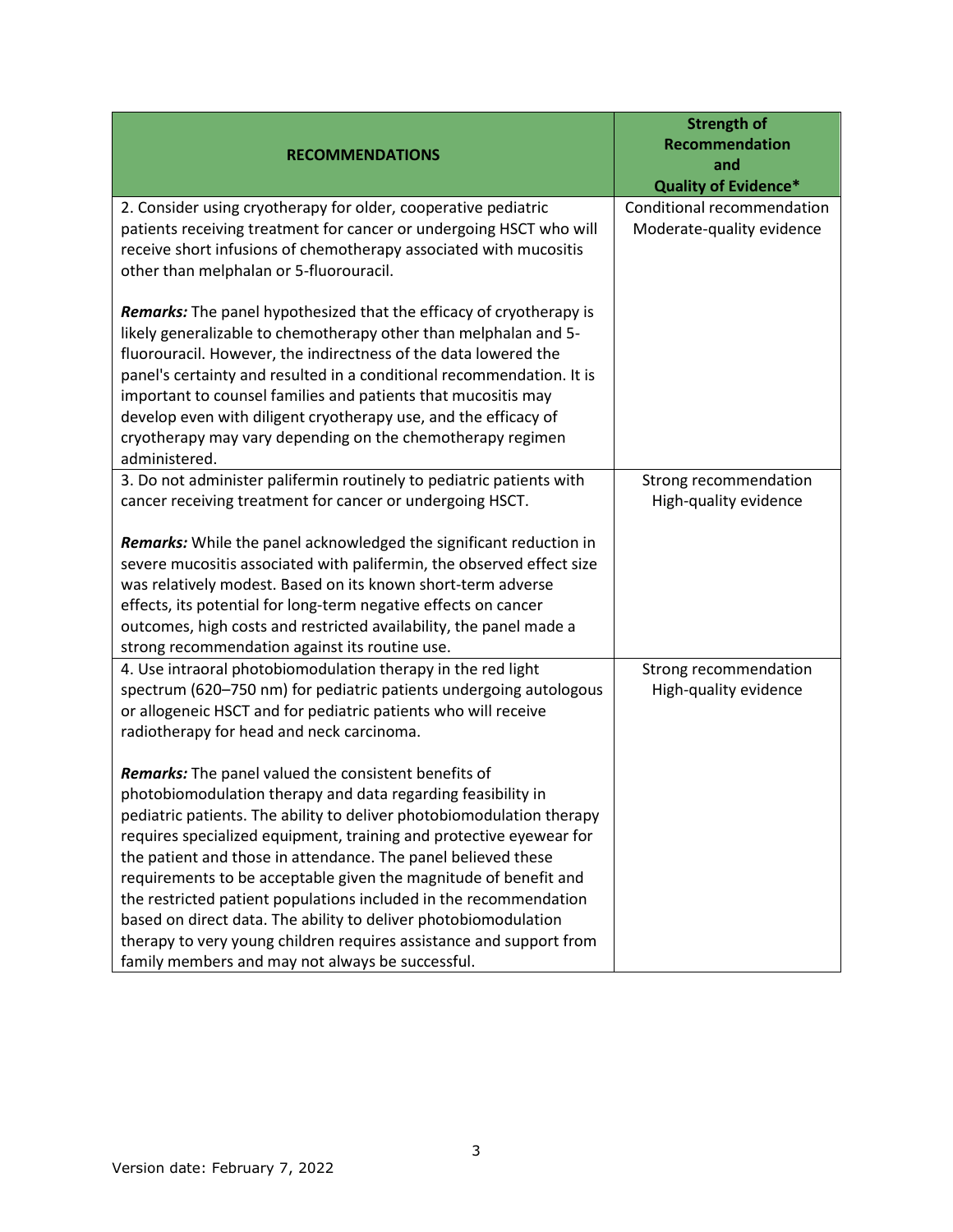| <b>RECOMMENDATIONS</b>                                                                                                                                                                                                                                                                                                                                                                                                                                         | <b>Strength of</b><br><b>Recommendation</b><br>and<br><b>Quality of Evidence*</b> |
|----------------------------------------------------------------------------------------------------------------------------------------------------------------------------------------------------------------------------------------------------------------------------------------------------------------------------------------------------------------------------------------------------------------------------------------------------------------|-----------------------------------------------------------------------------------|
| 5. Consider using intraoral photobiomodulation therapy in the red<br>light spectrum (620-750 nm) for pediatric patients who will receive<br>radiotherapy for head and neck cancers other than carcinoma.                                                                                                                                                                                                                                                       | Conditional recommendation<br>Moderate-quality evidence                           |
| Remarks: Although direct data were not available, the panel<br>hypothesized that the efficacy of photobiomodulation therapy for<br>head and neck carcinoma patients receiving radiotherapy is likely<br>generalizable to pediatric patients who will receive radiotherapy for<br>other head and neck cancers such as rhabdomyosarcoma. However,<br>the indirectness of the data lowered the panel's certainty and<br>resulted in a conditional recommendation. |                                                                                   |
| 6. Do not administer GCSFs to pediatric patients receiving treatment<br>for cancer or undergoing HSCT for the purpose of mucositis<br>prevention.                                                                                                                                                                                                                                                                                                              | Strong recommendation<br>High-quality evidence                                    |
| <b>Remarks:</b> While the panel recognized that patients receive GCSFs for<br>other indications including shortening the duration of neutropenia,<br>the absence of benefit, adverse effects and costs led the panel to<br>make a strong recommendation against its use for the purpose of<br>mucositis prevention.<br>*see Appendix 1                                                                                                                         |                                                                                   |

HSCT: hematopoietic stem cell transplant; GCSFs: granulocyte colony-stimulating factors